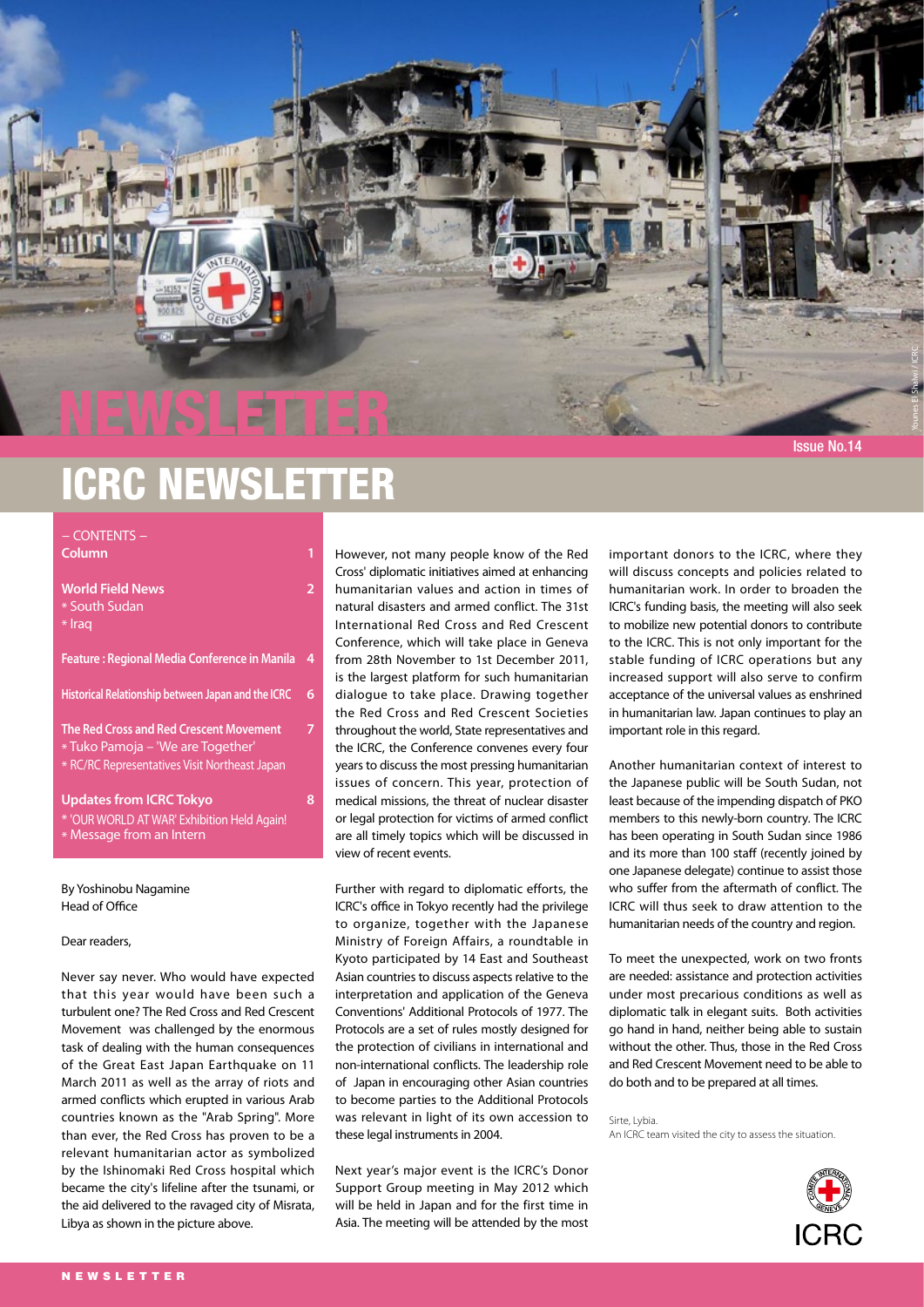

Jonglei State, South Sudan. Herders round up their cattle for vaccination of bacterial infections before the beginning of rainy season.

# World Field News

Field activities conducted out of 80 operations worldwide

## **The Republic of South Sudan** The Humanitarian Challenges of a New State

In July 2011, the Republic of South Sudan became a country in its own right – the youngest in the world. Daniel Duvillard, head of ICRC operations in the 'Horn of Africa', speaks of the challenges this momentous event has created.

**The Potential of the New State and its Challenges** 9 July, the day when independence was

declared, was overwhelming – you could really sense that history was in the making. I found it moving to see an entire population reach out for peace in their country. Sadly, we have not seen any sign of that peace yet: the country, especially the border area, is still plagued with internal conflict. These, coupled with tribal warfare in the eastern area, have forced thousands to flee their homes. Also, there are tens of thousands of South Sudanese who, recently returned from the north, now need help starting a new life. In addition, public services are lacking, leaving

the whole population with limited access to health care, education and even drinking water. Humanitarian organizations have an important role to play at this time, as the new government is not yet at a point where it can completely fulfil its responsibilities in this regard. There are many such organizations operating in South Sudan – over 130 working in health care alone, and more or less the same number again working in the water sector. The population is familiar with them, but I think people have higher expectations of the government. The government, meanwhile, has limited capacities

# **The ICRC and South Sudan**

The Activities and the History of ICRC in South Sudan

## **History**

The ICRC started working in today's South Sudan in 1984. In 2010, it increased its presence in the country by reinforcing offices in Wau (to the north-west) and Malakal (to the north-east) in order to be able to operate more effectively. To some extent, these facts make it easier for us to carry out our work in the country.

Most of the members of the current government are very familiar with the ICRC, having come across us repeatedly during the last war. They are, on the whole, positive about

our work and are very grateful for all we did at that time, particularly in terms of health care. They remember our hospitals, such as the one in Lokichokio, north-east Kenya, where we treated the injuries of various Sudan People's Liberation Army (SPLA) members. As a result, we have no need to lay new foundations, but the nature of our relationship with the government will nonetheless have to change somewhat. Since its members were the leaders of what once was the armed opposition, we will perhaps need to remind it of its increased obligations towards the South Sudanese population.

## **Current activities**

The ICRC continues to promote the protection of civilians, preserving livelihoods by supplying household items, tools and seed; ensuring access to clean water, caring for the sick and wounded, and providing rehabilitation services for disabled people. The organization also reunites family members separated by violence and promotes respect for international humanitarian law, including training for the SPLA. Furthermore, the ICRC is helping to build up the capabilities of the newly established South Sudan Red Cross and will continue to provide support, to develop a partnership for addressing humanitarian needs.

The ICRC in South Sudan currently has around 220 staff working in the country, including delegation in Juba, and two offices in Wau and Malakal.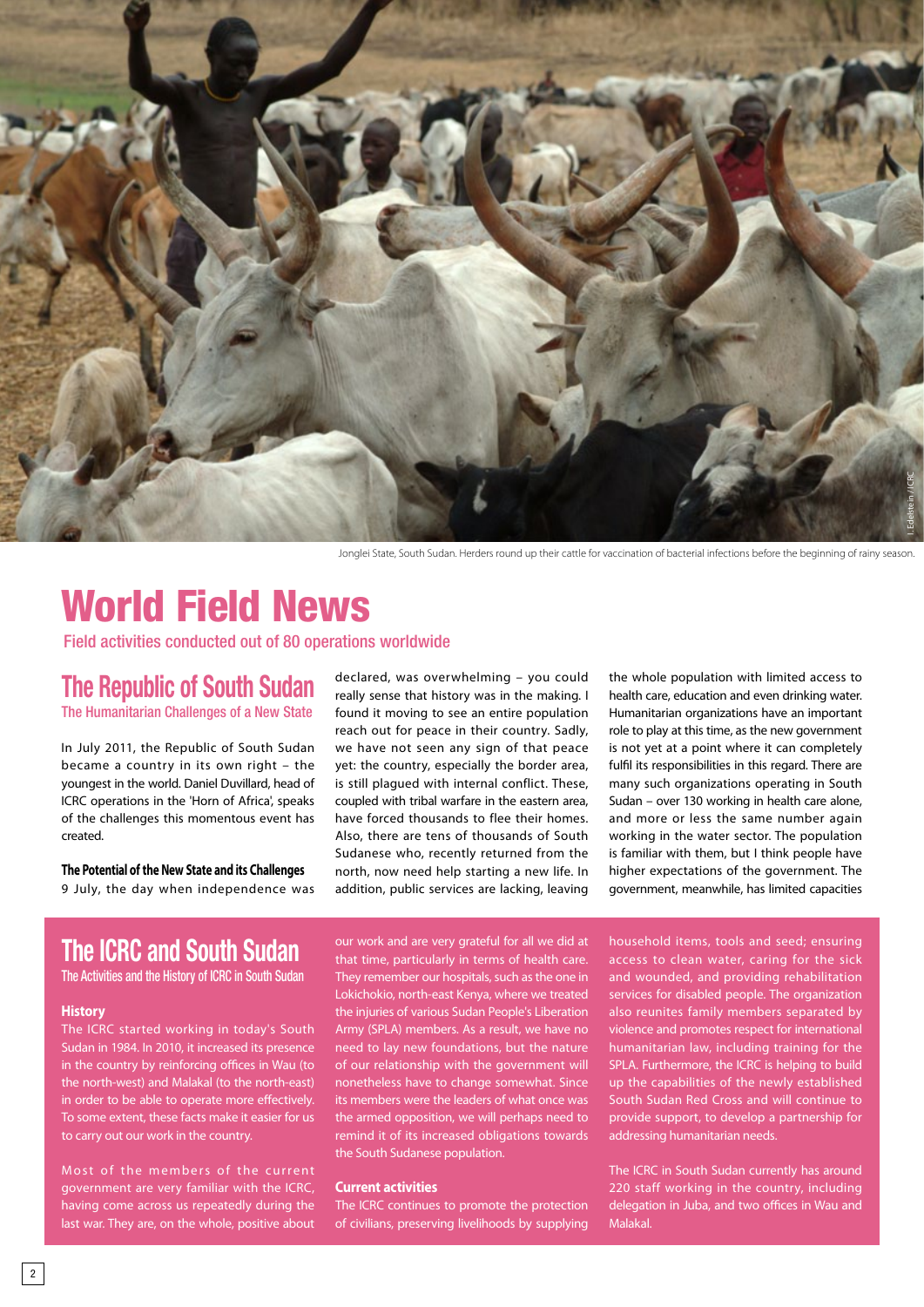and probably expects more support from humanitarian organizations. I believe the government must create a framework within which these organizations can operate. The organizations, in turn, must make sure their activities are helping to build the capacities of the new State.

## **Both Emergency and Long-term Aid Are Needed**

The ICRC will continue to work mainly within the scope of its mandate, which is to respond as quickly and as effectively as possible to pressing needs brought on by armed conflict and other situations of violence. We now have a permanent presence at Malakal hospital and in addition, we have put together a surgical team that can work as a mobile unit, taking its

## **Iraq**

## The ICRC Delivering More Aid Where It Is Needed Most

While the security situation in Iraq has slowly but steadily improved, there are many humanitarian needs that still have to be met. The ICRC has been improving its ability to do so, and Iraq is its second largest operation. Magne Barth, the outgoing head of the ICRC delegation in Iraq, explains the situation.

"The level of violence linked to the conflict is slowly decreasing, but its cost remains high in terms of civilian casualties. Meanwhile, the political process is still facing a lot of obstacles. The ICRC is expanding its humanitarian activities cautiously but deliberately. Our priority at the ICRC is to remain focussed on the areas and people most affected by the conflict and other violence. Furthermore, our work in behalf of detainees will continue to focus on conditions of detention and issues of treatment."

The issue of missing persons also continues to

services wherever needed. The team recently joined forces with Médécins Sans Frontières to treat dozens of people who had been injured in a string of particularly bloody attacks in Jonglei state, the eastern part of South Sudan.

Obviously, we have to think of the long term too. We are already running a number of small programmes to support food production, such as distributions of seed and farming tools, and cattle vaccinations.

As a country in its own right, South Sudan can now join international treaties. The ICRC, as an organization relating to international humanitarian law, will help the new government to sign up.

be one of priorities. More than 20 years after the end of the Gulf War, hundreds of families are still waiting for news of their loved ones. The Tripartite Commission decided to further strengthen the process of gathering information on the possible location of burial sites. They agreed on the need to establish a concrete plan of action concerning future excavations in both Iraq and Kuwait.

As he leaves Iraq after two years, he concludes ICRC's work in Iraq as follows. "As the country develops its great economic potential, the ICRC has scaled back and focused its assistance services. Nevertheless, we will continue to reach out to vulnerable groups and areas, and to provide the authorities with technical advice on how essential services can be improved. Dialogue with the various authorities is good and continues to develop. Being present on the ground is necessary to be able to help efficiently. The context is complex and sometimes dangerous owing to the armed conflict and other violence. Nonetheless, it is still possible to carry out humanitarian activities there."



Kirkuk, Iraq. A woman feeds a cow that was donated to her by the ICRC as a micro-economic initiatives programme. During a picnic near the Iranian border in 2001, she stepped on a landmine and lost a leg.

## **Thailand**

Thailand has experienced its worst floods in decades, with more than two-thirds of the country affected. The ICRC has assisted 30,000 prisoners, providing them with muchneeded supplies and is also working with the prison authorities to help evacuated detainees let their relatives know where they are.



### **Israel**

On 18 October, an Israeli soldier who was been detained in Gaza and 477 Palestinians who have been captured in Israeli places of detention were all released. The ICRC welcomes the event and at the same time, it regrets that repeated requests made over the past five years for access to Israeli soldier were uniformly rejected and that hundreds of families of Palestinians from Gaza held in Israeli places of detention were prevented from visiting their detained relatives.

## **Libya**

On 22 November, the ICRC and the Libyan Red Crescent Society have launched a threeweek radio campaign to raise awareness of the risks of explosive remnants of war among the population. With the situation seriously contaminated by such devices, dozens of civilians have been killed or maimed in October.

## **Central African Republic**

The ICRC has brought aid to around a thousand families who were seriously affected by the clashes between two armed groups in the city of Bria in September. In partnership with the Central African Red Cross Society, the ICRC is distributing essential items, chlorinating some 50 wells, and is now repairing seven water pumps as of 10 November.

### **Colombia**

In the afternoon of 17 October, a 10-year-old girl was handed over to the ICRC in a rural part of Arauca department, after 18 days in captivity. The ICRC was requested by both the girl's family and the armed abductors to take part in the release operation.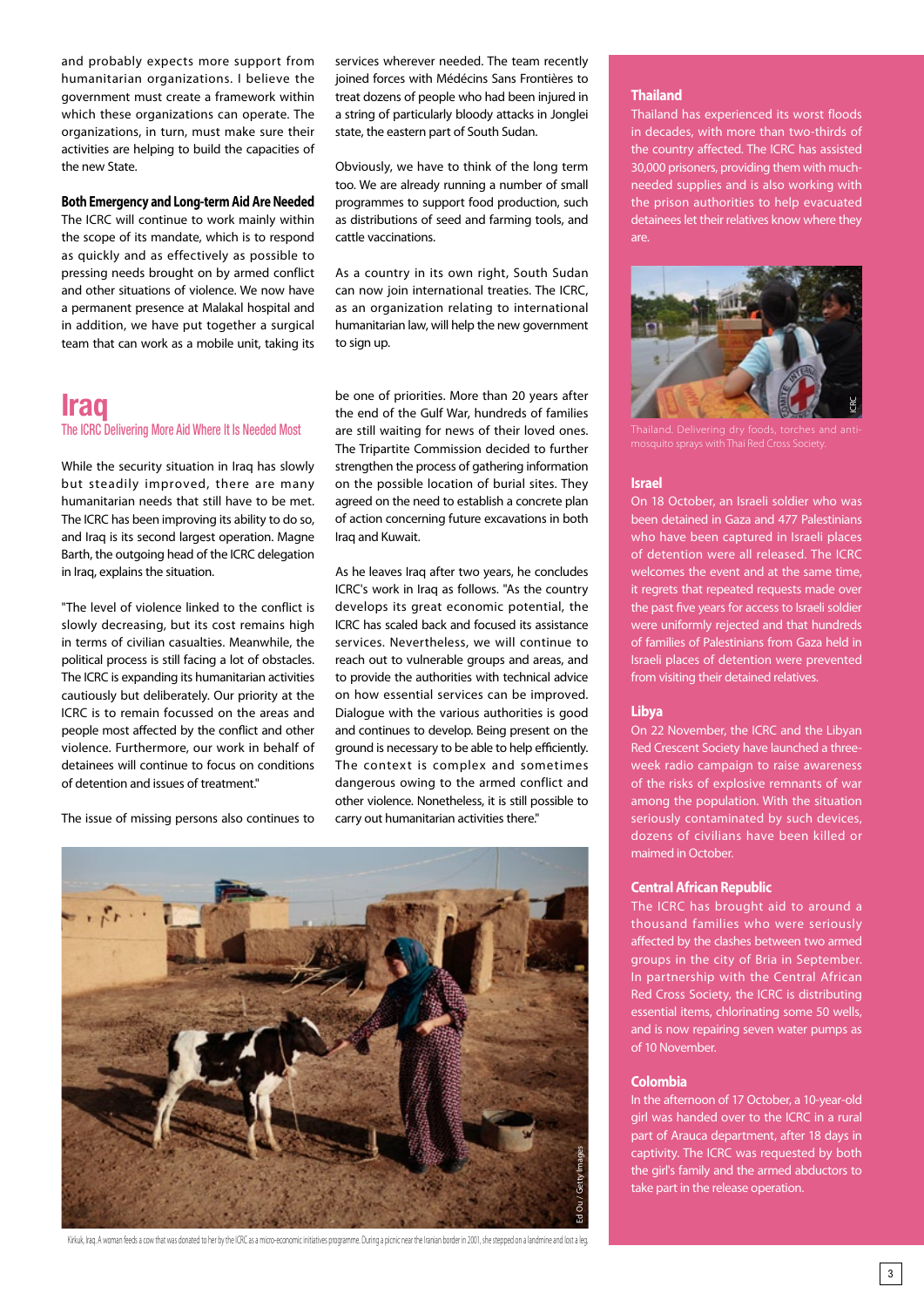# Regional Media Conference for Southeast and East Asia Feature **"Reporting on Violence and Emergencies", October 2011, Manila**



50 journalists from major media of 9 countries in the Asia and Pacific region gathered in Manila

**The media, which has the power to influence key stakeholders, also has a role to play in addressing humanitarian concerns in society. Between 13th to 14th October 2011, the ICRC held a conference in Manila, the capital of the Philippines, inviting 50 senior media professionals from nine countries in the Asia and Pacific Region. The participants discussed reports covering conflict or disaster areas and the role of the media during humanitarian crises.**

The conference consisted of three sessions, each featuring the following panel presentations on

experiences during dangerous assignments or on specific issues, followed by discussions by all participants.

Panel 1 featured animated discussions on responsible and ethical reporting by the media. Some participants raised how important it was for the media to recognize the impact it has on society: "Sensational reports from the media can sometimes worsen the situation". "To avoid such problems, it is necessary to work as a team which will organize, validate and research the information that the reporter had obtained from the field," said participants,

| <b>Events and Seminars</b><br>www.jrc.or.jp/ICRC<br>$\rightarrow$                                                                                                                                                                                                                                                                                                                        | <b>The Manila Declaration</b><br>$\rightarrow$                                                                                            |
|------------------------------------------------------------------------------------------------------------------------------------------------------------------------------------------------------------------------------------------------------------------------------------------------------------------------------------------------------------------------------------------|-------------------------------------------------------------------------------------------------------------------------------------------|
| THE MANILA DECLARATION                                                                                                                                                                                                                                                                                                                                                                   | - That journalists work together with the ICRC and NOOs to persuade<br>powromen's and parles involved in conflict to meet their legal and |
| <b>Introduction</b><br>We are a group of journalists from the Asia-Pacific region brought together in<br>Manila on the 14th of October 2011 by the International Committee of the Rad<br>Cross (ICRC)                                                                                                                                                                                    | moral skillpations.<br>SIGNISTIC ON 14 DCTOBER 2011 AV MANULA, PHILIPPINES<br>PARIS Fulle                                                 |
| We come from a wide range of backgrounds within the media community in 9<br>countries but we share common concerns about Reporting on Vicianos and<br>Emergencies.                                                                                                                                                                                                                       | Wetness Rt.<br><b>EXIS ROMERO</b>                                                                                                         |
| Reporting on violence and emergencies<br>We agree to continue our discussion on the challenges and opportunities.<br>presented by contemporary conflicts and the complex and fast-changing<br>information environment such as what constitute responsible journalism.<br>neutrality vs. transparency, accuracy vs time constraints, and being a<br>responsive and responsible journalist | <b>BANKALLO</b><br><b>Kristophere</b>                                                                                                     |
| We agree to do this by setting up an online forum to share information among<br>the signatories below, as The Manila Club.                                                                                                                                                                                                                                                               |                                                                                                                                           |
| The Manila Club aims to promote the principles of international humanitarian<br>lew in reporting violence and emergencies.                                                                                                                                                                                                                                                               |                                                                                                                                           |
| The Manila Club aims to encourage the growth of a community of media<br>practitioners who share our concerns.                                                                                                                                                                                                                                                                            | <b>ERVISION</b><br>$\frac{1}{2}$ + 3 ass<br>Margie                                                                                        |
| The role of modia in protecting vulnerable people<br>We encourage collaboration between media and humanitarian and other<br>organisations for better access and understanding of conflict and violence.<br>complex emergencies, and disaster situations to give voice to the most<br>vulnerable through excellent journalism and the responsible use of accial<br>media                  |                                                                                                                                           |
| The safety of journalists reporting in conflicts and emergencies<br>To that end.<br>- Journalists should recognise the importance of sthical resorting.<br>independence and transparency in ensuring their own safety.<br>- They should work towards a media industry-supported safety code<br>similar to that suggested by the International News Safety Institute                      | Lende<br><b>Hardware</b>                                                                                                                  |
| - That the ICRC be supported in distributing a small teninated card<br>summarising the rights of journalists under international law<br>- That journalist organisations initiate education programs on baining and<br>sharing knowledge and experience on operating in traumatic and<br>dangenous situations and set up formal peer support programs.                                    | <b>ANTELORIAL FRE</b><br>$=100$                                                                                                           |

putting forward the importance of having such a support system in the organization. Regarding social media such as Twitter or Facebook, many of the participants said "It takes much time to confirm and report the information; meanwhile people can easily and rapidly upload it through the internet." Recognizing the threat of the 'new media', the journalists present highlighted the difficulties of maintaining influence, as well as struggling between reliability and promptness of news.

Panel 2 focused on coverage of children and victims of conflicts and 'the facts which are not reported.' Some participants pointed out the problem of today's journalism: "In terms of value of the news, we should look into the problems hidden behind it in addition to figures and situations." Others appealed for the necessity of forming standards/guidelines on reporting about children, since journalists have a mandate as a mouthpiece of the 'voiceless' and therefore have an opportunity to appeal for the rights of children.

The theme of the last panel was the protection and safety of journalists, and reporting under threat of radioactive contamination and biohazards. A panelist from Japan, Hidetoshi Fujisawa, the Senior Chief Correspondent of NHK Japan Broadcasting Corporation, presented a summary of journalism concerning the tragic earthquake which hit Japan. "The media was criticized for reporting the facts received from the Tokyo Electric Power Company and the government just as it was. It was true that we had no other independent reliable source of information. In addition, there was no one who could explain what was going on in the atomic reactor of the nuclear power station at that time." He continued, "With this in mind, it is essential to train journalists with the expertise to translate technical terms spoken by experts into understandable terms for the population."

Speaking about the safety of journalists, he showed the dilemma for the media to keep the balance of ensuring the safety of reporters and responding to the expectations of the public in wanting for more information. He suggested to share information on reporting during dangerous assignments no matter which media they belong to, and to establish some sort of training for journalists, including those working freelance. He requested the ICRC to facilitate this kind of information sharing among all media organizations.

The Regional Media Conference for Southeast and East Asia ended with the 'Manila Declaration' signed by all the participants (see the original text on the left).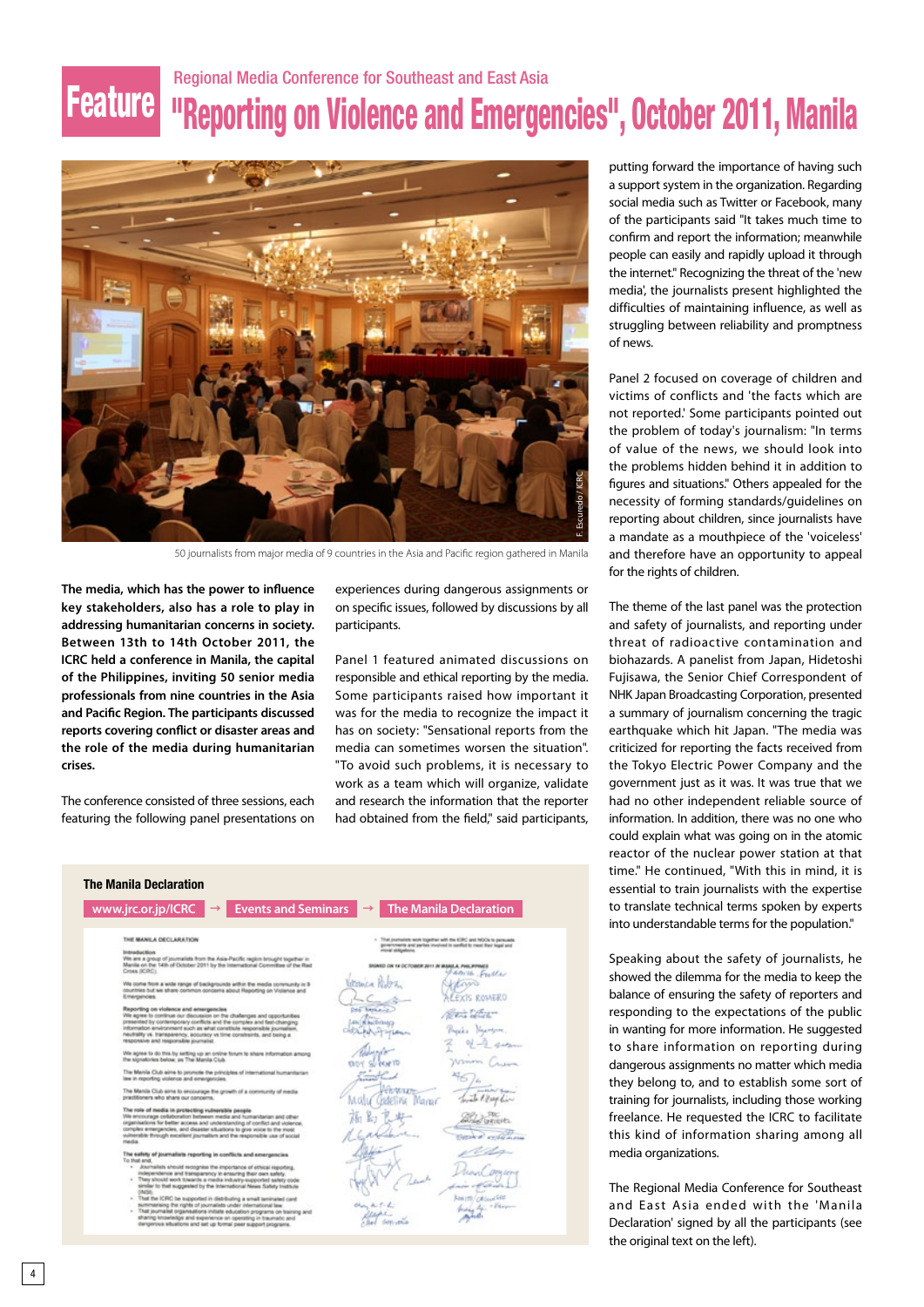## Voices from the Japanese participants

**Hidetoshi FUJISAWA, Senior Chief Correspondent, NHK Japan Broadcasting Corporation**

The most important thing in reporting on natural disasters is to save peoples' lives and to minimize its impact as much as possible through news, especially by breaking news. In order to achieve that, I would like to reinforce the importance of everyday training in reporting on disasters, assuming various scenarios possible. Another point I wanted to emphasize is that we should put priority on the safety of the reporter, since we can not accomplish the mission of reporting without ensuring his/her safety. Confirming the importance of awareness and training for journalists in case of a mission in dangerous areas and noting the same recognition among the media and humanitarian organizations, made the Manila Conference fruitful.

The words from Mr. Phillipe Stoll of the ICRC impressed me a lot; "During disasters, relief workers and journalists share the same ship.

However, their objectives are not the same. Relief workers must support people in need. Journalists must report the situation of conflicts and disasters." It reminded me that each group has its own role and both of them can help the victims either directly or indirectly by achieving their objectives. In that regard, it would be easy for relief organizations such as the Red Cross and the media to establish partnerships and therefore it indeed can be said that 'They are on the same ship.'

Another address which stood out in my memory was from a journalist from Al Jazeera English. She said that we should not take the new media as our competitor, but something which helps to develop our own observation skills. I am in agreement with her positive stance towards the coexistence of the new media and us. The keywords are 'competition' and 'cooperation.'

As a journalist who has been involved in foreign affairs reporting for a long time, I consider two points essential when reporting on humanitarian issues in conflict areas around the world, and which are relevant to Japan. One is 'sympathy' as a human being. We should not be selfish; we should have sympathy and think of others as if it were our own problem. The other point I would like to express is the awareness that all things and all people are inter-related in the global world. A humanitarian crisis in any country is not only their internal problem. To raise awareness that such a crisis can economically, politically, and socially affect surrounding countries, or even the whole world, is a significant role for the media.



Mr. Fujisawa introducing reports on the Great East Japan Earthquake

## **Yoshinori FUKUSHIMA, Deputy Foreign News Editor, Mainichi Shimbun**

Journalism in Asia, specifically in terms of wars and conflicts, can present us with a point of

view different from that of the West, which tends to be self-righteous. On the other hand, the willingness to monitor or investigate the authorities is fairly low in Asia, compared to the Western or Israeli media. This may be because of the Asian cultural tradition of respecting harmony.

How can we achieve a balance between the responsibility of the media to report on situations of conflicts and natural disasters, and the avoidance of unexpected risks and dangers? This was my major concern to discuss with colleagues from various countries in Asia. Mainichi-Shimbun, which I work for, prepares a handbook for reporters assigned to cover areas of wars, conflicts, nuclear power plant accidents and earthquakes. I also wanted to know what is



Mr. Fukushima talking on the coexistence of traditional with social media and lessons learned from the earthquake

being done in other Asian countries.

I was in sympathy with an Indonesian reporter, who related instances where reporters have been attacked in conflict areas because of their religion. I also had such experiences in Iraq and Palestine. This is because the risk in the field can depend on the nationality or the ethnicity of reporters. Though I understand it is challenging, the issue of how respective countries view foreign politics carries risks for journalists in the field of conflicts, and thus should be watched continuously. At the group discussion, I asked, rather provocatively, if there are any wars which are worth reporting on at the risk of journalists' lives. The answer I got from an Australian journalist who has rich experience in reporting on wars impressed me: "The journalist must stay safe in any situation. He can never accomplish his mission to report if he dies."

In the Manila Declaration, the need for media to maintain its neutrality and transparency in reporting on wars, conflicts and natural disasters was reinforced. It was good that we could discuss the importance of focusing on the victims and those who are most vulnerable. I learned a lot in terms of the guidelines prepared by the respective countries in case of missions to conflict or disaster-affected areas, and that they differ depending on the country. I was deeply impressed by the fact that in Australia, they have a national guideline based on frameworks put forward by various media companies. Since in any country there is a potential risk that competition amongst national media organizations might result in lower priority given to the safety of journalists, I hope that we in Japan can learn from this.

**- Mr. Fukushima went to the Democratic Republic of Congo after the Manila Conference, and reported on humanitarian crisis and activities of the ICRC in the country. The interview related to the mission in DRC is on page 8.**

## **Hotline for Journalists**

The ICRC operates a hotline enabling journalists, their families and the media organizations they work for.

**Tel :** +41 79 217 32 85 (24 hours/day) / **E-mail :** press@icrc.org

#### **What the ICRC can do**

**Disappearance :**seek to obtain information from the parties to the conflict and any other source. **Captivity or detention :** request permission for an ICRC delegate to visit the journalist, accompanied by a doctor if necessary. Once the detaining authorities have confirmed the journalist's capture, arrest or death, pass the information on to his/her family. The ICRC can also pass on the information to the authorities of origin and press association(s) concerned, but only if the family agrees.

**When the journalist is released :** repatriate him/her if no other intermediary is available.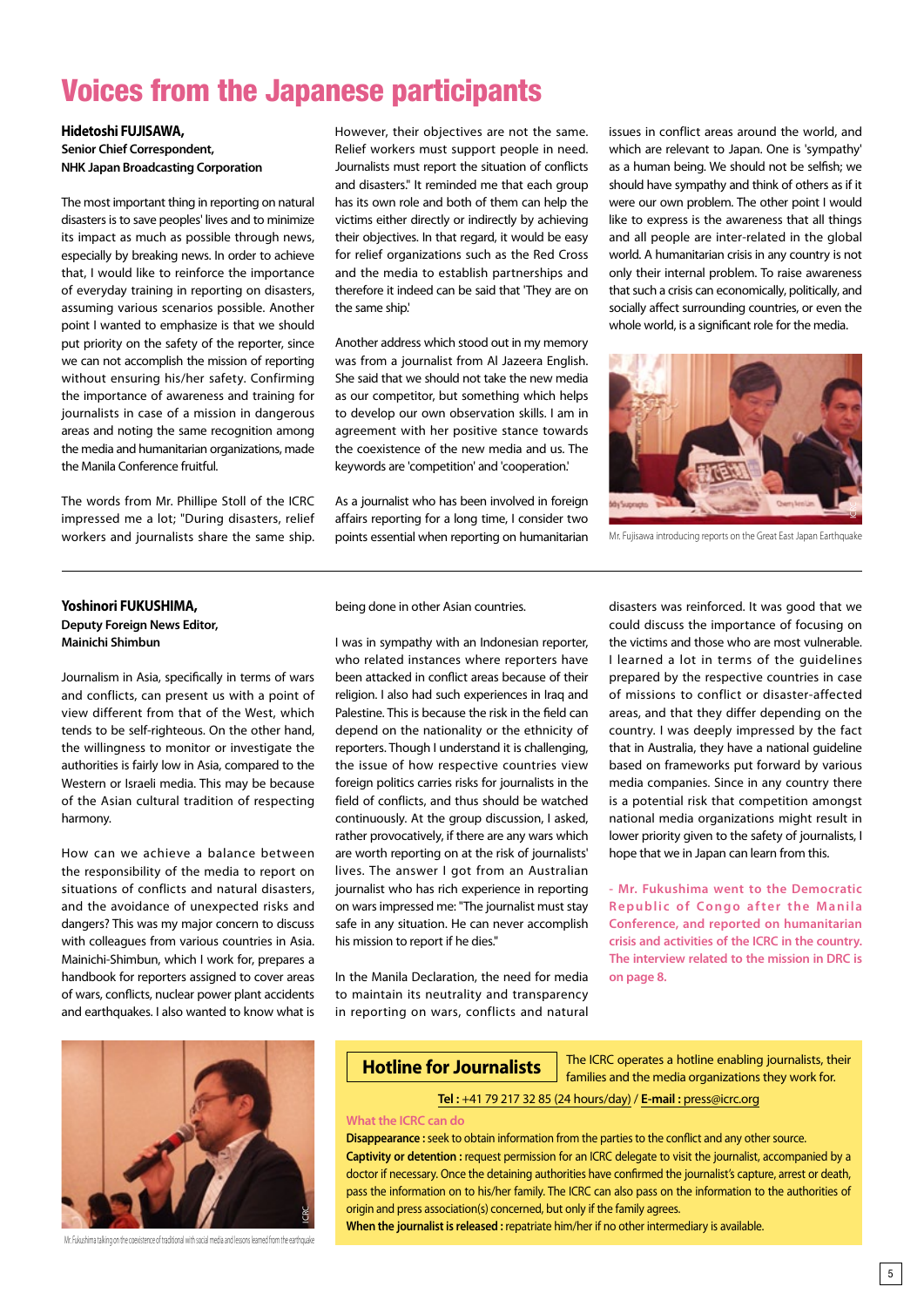# **Historical Relationship between Japan and the ICRC**

A new historical series about Japan-ICRC relationship

## **Treatment of POWs in Japan during World War I**

As written in the last newsletter, in the time of World War 1, there were approximately 5,000 prisoners of war (POWs), which were mainly composed of German soldiers. They were placed in detention centers throughout Japan. According to the report of the time, the condition of detention facilities in Japan was relatively well and prisoners were given a wide range of freedom.

The Japanese government allowed Dr. Fritz Paravicini, who was the Head of the ICRC delegation in Japan, to visit detention facilities. Preparing for the visit of Paravicini, the Japanese Army and the Japanese Red Cross Society developed a reception manual, which showed a highly cooperative attitude of the Japanese side. In those days, the top diplomatic priority for the Japanese government was to request major western powers to abolish unequal treaties with the country. Japan was therefore keen to be seen as a "civilized country", a country equal to the Western major powers. For that reason, Japan's effort in treating POWs in a humanitarian way in accordance with the Hague Conventions can be regarded as a way of showing the Western great powers that Japan had become a civilized country, meeting international standards.

## **Treating POWs as human being**

Surprisingly, the German POWs received their wages from the Japanese government. This was based on an international treaty requiring that the country which captured POWs is required to provide the soldiers with wages equivalent to what is usually paid in that country based on their ranks. For example, a German captain would receive the same wage as a Japanese captain did. However, for the lower ranking soldiers who were paid much less, it was difficult

to buy even the essential goods for life. They thus heavily depended on money and valuables from their relatives and friends back home, for which the ICRC played a vital role in transfer. The goods collected by the ICRC's Central Agency for POWs in Geneva were then sent to The Committee for POWs established by the Japanese Red Cross Society, and to the POWs through the cooperation with the Japanese Imperial Information Office of POWs. With this financial support from their families and friends abroad, soldiers could buy alcohol and cigarettes and enjoy them with other prisoners.



POWs in Bando detention playing the symphony

## **The first Symphony No.9 performance took place in a detention facility**

With permission by each head of detention, POWs conducted a variety of cultural activities. Among many episodes of cultural exchange between POWs and local people in Japan, one of the most popular one is the first performance of Beethoven's Symphony No.9 and Symphony No.5 in Japan, which took place in the Bandou detention facility in Tokushima. This event was later made into the movie "Baruto no Rakuen", telling how POWs lived their life in the detention.

Music activities were also popular in the Kurume detention facility in Fukuoka. The "Symphony Orchester", which consisted of 40 members held a regular concert every month, totaling in 41 performances. Other than music activities, a variety of activities were carried out such as making whisky, brandy, and soaps, printing, constructing bridges, farming western vegetables and dying clothes.

## **The first international friendly soccer game in Japan**

In some detention facilities, the POWs were allowed to play sports such as track and field, swimming and, most noteworthy, soccer. Although soccer was not a popular sport at the time, the first international friendly match was held rather unexpectedly between German POWs and a Japanese team. In January 1919, the German prisoners' soccer team in Ninoshima detention facility in Hiroshima prefecture held the first international friendship match against the Japanese team, which was composed of students from several high schools and junior high schools. The result was "the complete victory of the German prisoners" team that did not allow the Japanese students' team to make even a goal.

In the Ninoshima detention facility, soccer grew so popular that even a second team was founded. As written in the preceding issue, Karl Juchheim, the founder of Juchheim Co., Ltd which now has many branches in Japan, was also a keeper of a soccer team in the detention facility where he was detained.

End



A monument placed at the site of Bando detention shows the presence of the Red Cross

Reference : Compiled and Translated by Shiro Okawa "Oubeijin Horyo to Sekijuji Katsudo – Paravicini Hakase no Fukken" Ronso-sha. 2005 Takehiko Seto "Chintao kara kita Heishitachi – Daiichiji Sekaitaisen to Doitsuhei Furyo no Jitsuzo" Dogaku-sha. 2006 Hiroshi Tomita "Bando Furyo Shuyojo – Nichidoku Senso to Zainichi Doitsu Furyo" Hosei University Press. 1991 Tadamasa Fukiura "Horyo no Bunmeishi" Shincho-sensho. 1990

**1937** Sino-Japanese War

Shoichiro Yokota "Daiku 'Hajimete' Monogatari" Sakuhoku-sha. 2002 Nippon Sekijujisha Kikanshi "Hakuai" No.331 December, 1914 Nippon Sekijujisha Kikanshi "Hakuai" No.392 December, 1919

| 1863 Establishment of the International Committee for   | 1877 the battles of the Southwestern Rebellion    | 1939 World War 2                                       |
|---------------------------------------------------------|---------------------------------------------------|--------------------------------------------------------|
| Relief to the Wounded                                   | Establishment of Philanthropic Society            | 1941 the Pacific War                                   |
| 1864 Signing on the First Geneva Convention             | 1886 Signing of the Secomd Geneva Convention      | 1942 Establishment of representative office of ICRC in |
| 1867 The first Red Cross International Conference Paris | 1887 Renamed JRCS Joined in ICRC                  | Japan                                                  |
| World Expo                                              | 1894 Japanese-Sino War                            | 1945 Atomic bombing of Hiroshima and Nagasaki War's    |
| 1871 Iwakura Mission                                    | 1904 Japanese-Russo War                           | end                                                    |
| 1873 Vienna World Expo Meeting of Iwakura Mission       | <b>1914</b> World War 1                           | 1949 Establishment of Four Geneva Conventions          |
| and Moynier, the Chairman of the International          | 1919 Establishment of IFRC                        | 1953 Accedence of Japan to four Geneva Conventions     |
| Committee for Relief to the Wounded.                    | 1920 Three JRCS nurses receive prized Nightingale | 1977 Establishment of two Protocols                    |
| 1876 Renamed the International Committee of Red         | Medal                                             | 2004 Accedence of Japan to two Protocols               |
| Cross                                                   | 1931 Manchurian Incident                          | 2009 Establishment of Japan Office of ICRC             |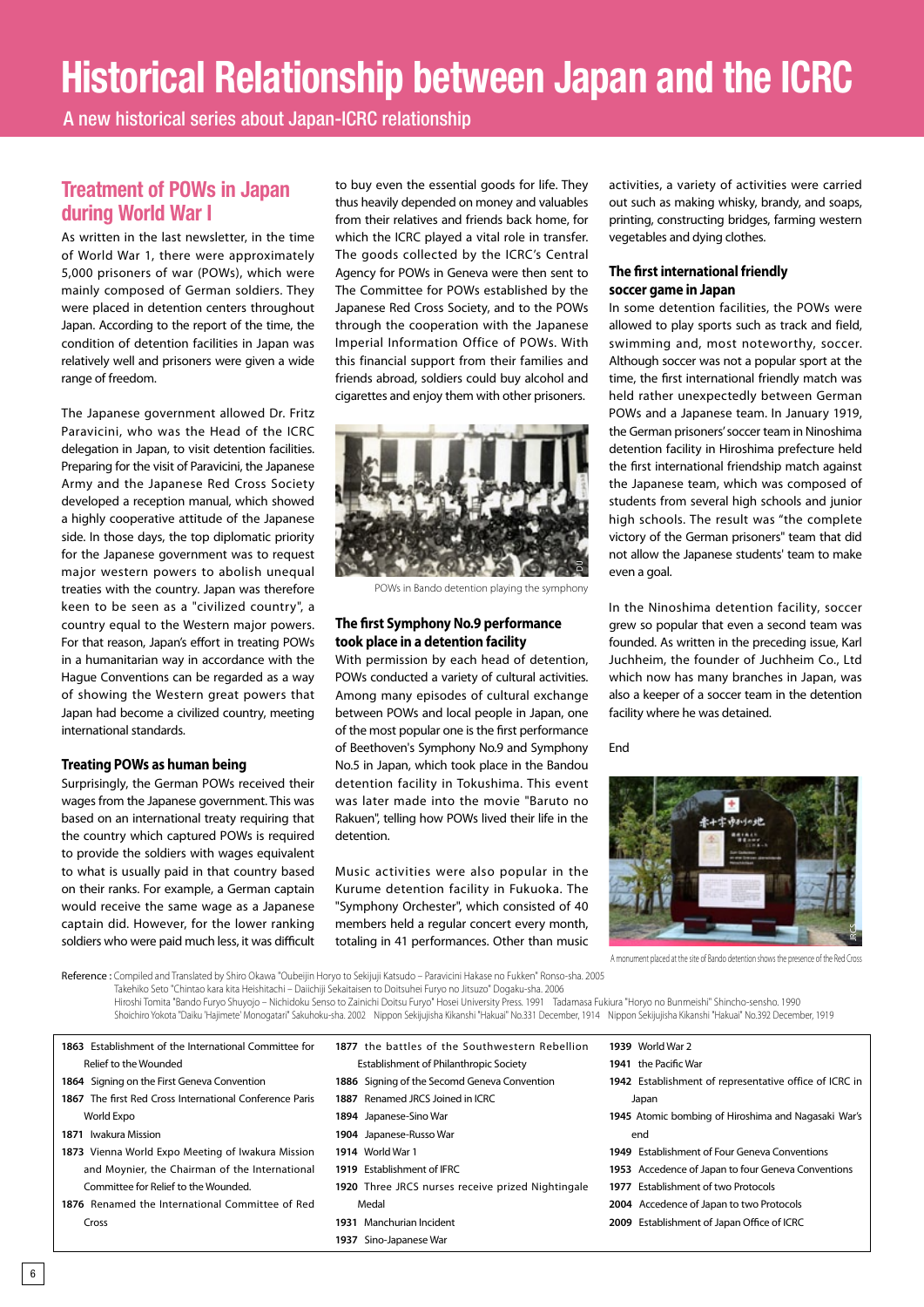# The Red Cross and Red Crescent Movement

Activities of/with the Japanese Red Cross Society & the International Federation of RC/RC



"It is important that the people themselves take charge to make a change in the community," a JRC staff says.

# Tuko Pamoja – 'We are Together'

In the wake of the Great East Japan Earthquake which occurred in March 2011, some ten billion yen from countries around the world was sent to the Japanese Red Cross Society (JRCS) for its relief fund. Reconstruction activities in the affected areas have now begun.

However, there are many people worldwide who remain affected by conflicts or continue to live with little hope because of disasters, poverty and the like. 'The Overseas Helping Hand campaign', which was launched in 1983 by NHK and the JRCS, believes that it is now our

turn to portray our heartfelt support by taking action. In 2011, the campaign started on 1st December, ending on the 25th the same month.

NHK was in Kenya, which is one of the receiving countries, in order to report how the funds raised by the campaign were used.

### **Greening of the Desert**

In eastern Africa, it has hardly rained since the end of 2010 and the region is suffering its worst drought in 60 years. In the Garissa district, some six hours away by car from the capital Nairobi,

the situation was no less serious even though the Tana river flows through it. The water was hardly used due to the lack of agricultural experience amongst the local population, most of whom are nomads. In addition, the river is home to crocodiles. To address this problem, Kenya Red Cross Society has implemented a mid-long term project where the river is used for irrigation in addition to agricultural training provided for the residents. The result has been greening of the desert, i.e. repeated harvests of bananas, papayas, tomatoes and green peppers.

### **Healthcare Roots in the Region**

In Garba Tulla District, 500km north-east of Nairobi, the whole land is so dry that it is almost desert-like. Coupled with inadequate healthcare services, the mortality of children under five years old is 30 times as high as that of Japan. A JRCS project called 'Integrated Health Outreach Project (IHOP)' was launched to redress this situation by improving the healthcare system and standards of hygiene in the region. At the same time, training for healthcare workers was initiated in line with the focus to build local capacity. 87 healthcare workers and Red Cross volunteers have already undergone this training. In fact, through IHOP, JRCS has been sending staff to this area since August 2008.

Despite the fact that people take droughts and floods nothing unusual, the understanding of healthcare and hygiene are surely rooted in the region thanks to IHOP. The fund from Japan is thus used for these disaster affected people and healthcare assistance, as well as for the people affected by the armed conflicts.

## Red Cross and Red Crescent Representatives Visit Northeast Japan

"We are glad if our support has helped you."- Around 25 representatives of international Red Cross and Red Crescent (RCRC) Societies visited Japan at the end of October. The objective was to assess the reconstruction activities of the JRCS in devastated areas, a large part of which had benefited from the relief aid donated by foreign countries through the RCRC Movement. Visits were made to several devastated areas in Iwate Prefecture, Northeast Japan, after a briefing on the overall activities of the JRCS.

## **How is Your Work?**

The RCRC representatives also had an opportunity to participate in a 'Nordic Walking' event held on 1st November near the

temporary housing area in Miyako city, Iwate prefecture. Organised by JRCS volunteers, this event provided an opportunity for the residents to get to know each other as well as enhance their health. "Nordic Walking gets people to stretch and also relaxes them. With happy smiles on their face, people can gain the power to make a step forward", explained Mr. Fujita, who took on the role of an instructor

After the event, one of the participants invited the representatives to her temporary house. There they discussed the current living conditions, such as what life is like in temporary housing, and also situations of employment.

The RCRC representatives noted how touched the residents were by the JRCS's activities and interest, and said that they would share their experiences with others in their respective countries who had contributed to the relief fund.



RCRC representatives participating in the 'Nordic Walking'